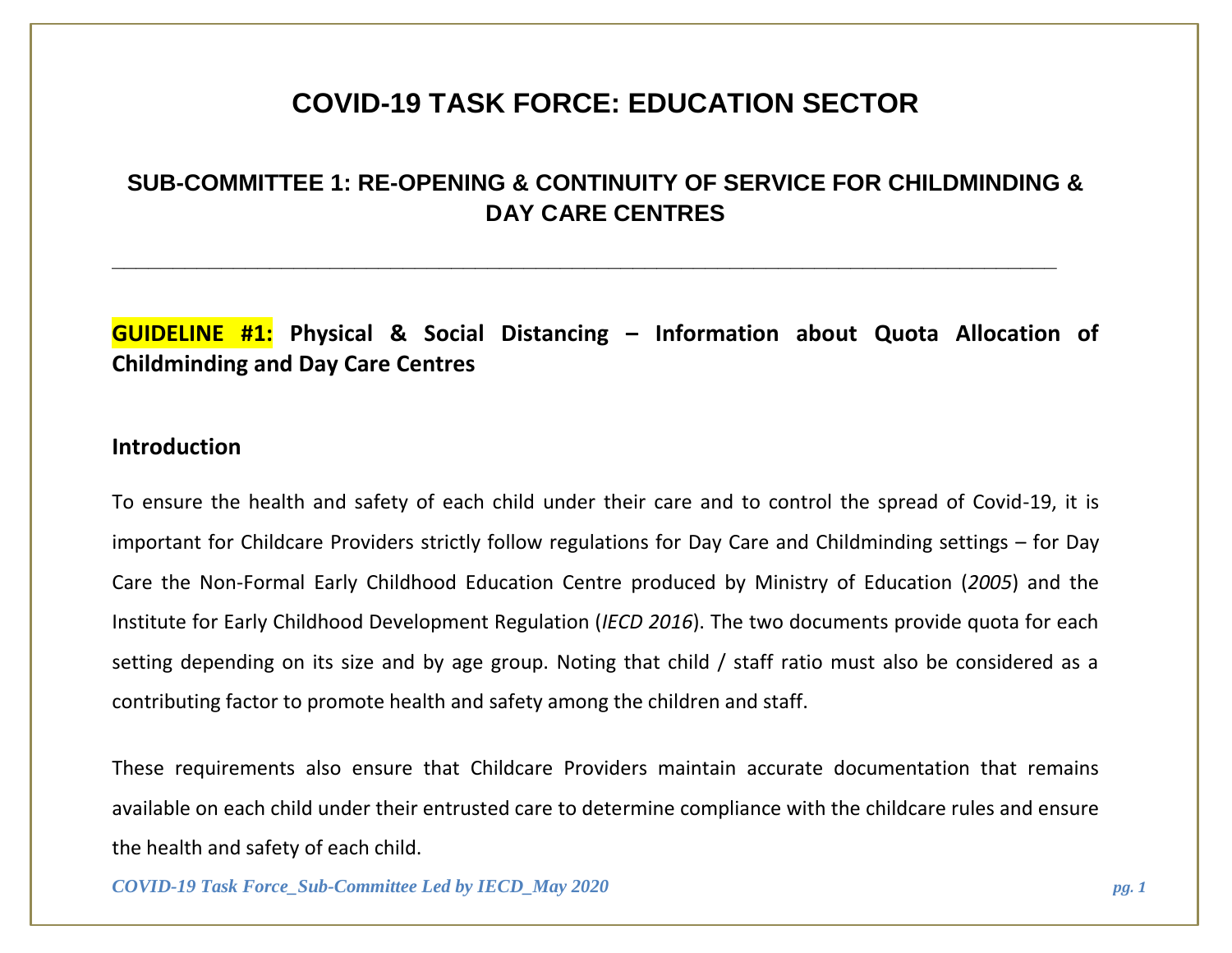### **(a) Day Care Centre**

- provide a Day Care services for children aged from 3 months to 4 years old;
- the quota depends specifically on the size of the building;
- the number of assistants depends of the quota / the grouping per age;
- children are grouped in terms of age 0-18 months and 18 months 48 months;
- Sub-division of adult: children ratios:
	- 0-3 months age group 1:3
	- 4-9 months age group 1:5
	- 10-18 months age group 1:10
	- 19-36 months age group 1:15

### **(b) Childminding setting**

- Provide a Childminding service for children aged from 3 months to 4 years old;
- Not mind more than two babies or infants of 3 months to one year old;
- Mind up to five children (this can include two babies of 3 months to one year old);
- Have an assistant if he or she minds six to ten children; and
- Not exceed a quota of ten children as long as the space requirement of 2 metres square per child if met;